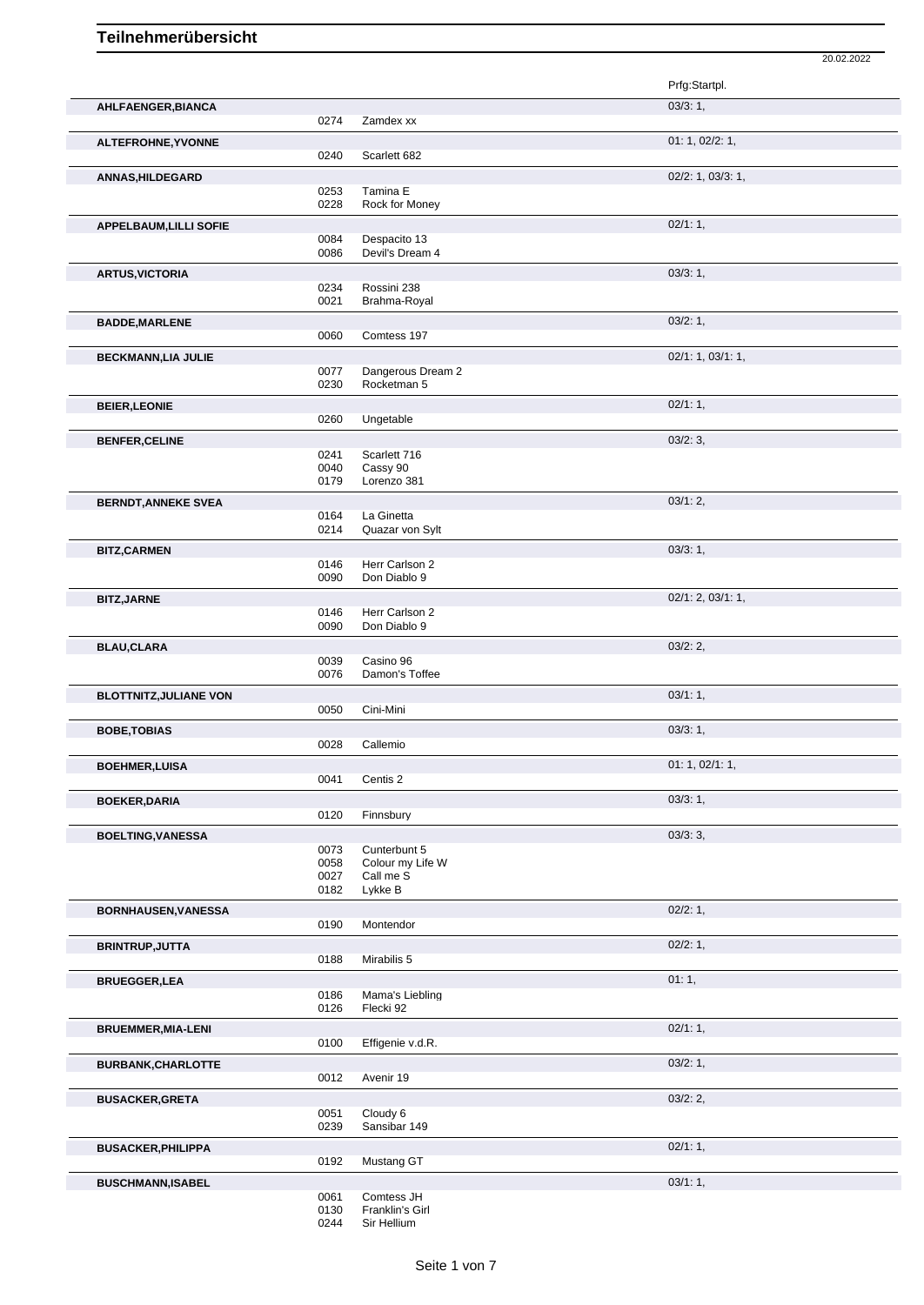|                                   |              |                                        | 20.02.2022        |  |
|-----------------------------------|--------------|----------------------------------------|-------------------|--|
|                                   |              |                                        | Prfg:Startpl.     |  |
| <b>BUSCHMANN, YOSEFIN</b>         |              |                                        | 03/1:1,           |  |
|                                   | 0232         | Römer's Halloween                      |                   |  |
| <b>BUSSMANN, GRETA</b>            | 0210         | Primabella 11                          | 03/1:1,           |  |
| <b>BUSSMANN,LUISA</b>             |              |                                        | 01: 1, 02/1: 1,   |  |
|                                   | 0017         | Bento vom Habichtshof                  |                   |  |
|                                   | 0102         | El Pleasure D                          | 01:1,             |  |
| <b>BUSSMANN, SOPHIA</b>           | 0017         | Bento vom Habichtshof                  |                   |  |
|                                   | 0102         | El Pleasure D                          |                   |  |
| <b>CHARISIADIS, ZOE</b>           | 0128         | Flying Dutchman 61                     | 03/1:1,           |  |
| DIEDRICHSEN, LANA                 |              |                                        | 03/1:1,           |  |
|                                   | 0181         | <b>Lutz 149</b>                        |                   |  |
| <b>DIERCKS, SINJA</b>             | 0078         | Dante Divino                           | 03/3:1,           |  |
|                                   |              |                                        | 03/3:1,           |  |
| <b>DUHME, STEFANIE</b>            | 0106         | Escorial 165                           |                   |  |
| <b>DYMINSKA, DOMINIKA</b>         |              |                                        | 03/3:2,           |  |
|                                   | 0013<br>0201 | Bahia 35<br>Parkridge                  |                   |  |
| EILERS, MALENA                    |              |                                        | 02/2:1,           |  |
|                                   | 0085         | Destiny's Hope                         |                   |  |
| <b>ESSER, PIA LAETICIA</b>        | 0193         | Nepomuk 360                            | 01:1,             |  |
| FALK, KATHARINA                   |              |                                        | 02/2:1,           |  |
|                                   | 0261         | Vau Plus                               |                   |  |
| <b>FELD, EMILY</b>                |              |                                        | 01:1,             |  |
|                                   | 0156         | Jumping Girl Elissa                    | 01: 1, 02/2: 1,   |  |
| <b>FISCHER, JENNIFER</b>          | 0045         | <b>Chilly Vanilly</b>                  |                   |  |
| <b>FISCHER, LISA-MARIE</b>        |              |                                        | 03/2:2,           |  |
|                                   | 0113<br>0143 | FBW Lönneken<br>Goldmarie 48           |                   |  |
| <b>FRANKE, CAROLIN MARIE</b>      |              |                                        | 01: 1, 02/1: 1,   |  |
|                                   | 0099         | Earl in Black                          |                   |  |
| <b>FRIEDHOFF, KATRIN</b>          | 0161         | Kelya                                  | $03/3:1$ ,        |  |
| FRIELING, RABEA                   |              |                                        | 03/3:1,           |  |
|                                   | 0110         | Fanta Farani                           |                   |  |
| <b>GIESEN, HENRIETTE DOROTHEA</b> | 0005         | Amazing Calida                         | 03/1:1,           |  |
|                                   | 0122         | <b>First Freddy</b>                    |                   |  |
|                                   | 0142         | Golden Skywalker                       | 03/3:1,           |  |
| <b>GIESSLER, LENA</b>             | 0035         | Caracho 16                             |                   |  |
| <b>GNEGEL, JENNIFER</b>           |              |                                        | 01:1,             |  |
|                                   | 0256         | Toffifee 73                            |                   |  |
| GOLDAMMER, FRANZISKA              | 0095         | Double Fun 2                           | 03/3:1,           |  |
| <b>GRIJSEN, GERRIT</b>            |              |                                        | 03/3:1,           |  |
|                                   | 0034         | Cara mia Paola G                       |                   |  |
| <b>GROENKE, MIRA</b>              | 0070         | Cracker Noble M                        | 02/1: 2, 03/1: 1, |  |
|                                   | 0117         | Fidelio S                              |                   |  |
|                                   | 0036         | Carlotta KH                            | 02/1:1,           |  |
| <b>GROTE HOELMANN, LENJA</b>      | 0195         | Nesquick H                             |                   |  |
| HACKENFORT, MARIE SOPHIE          |              |                                        | 01:1,             |  |
|                                   | 0141<br>0229 | Golden Dreamcatcher<br>Rock my Heart 9 |                   |  |
| HALLER, LILO HENRIETTE RUTH       |              |                                        | 01:1,             |  |
|                                   | 0029         | Camira W                               |                   |  |
| <b>HEIMANN, JUDITH</b>            | 0171         | Lissa's Lady                           | 03/1:1,           |  |
| HEINEMANN, CHARLOTTE              |              |                                        | 02/1:1,           |  |
|                                   |              |                                        |                   |  |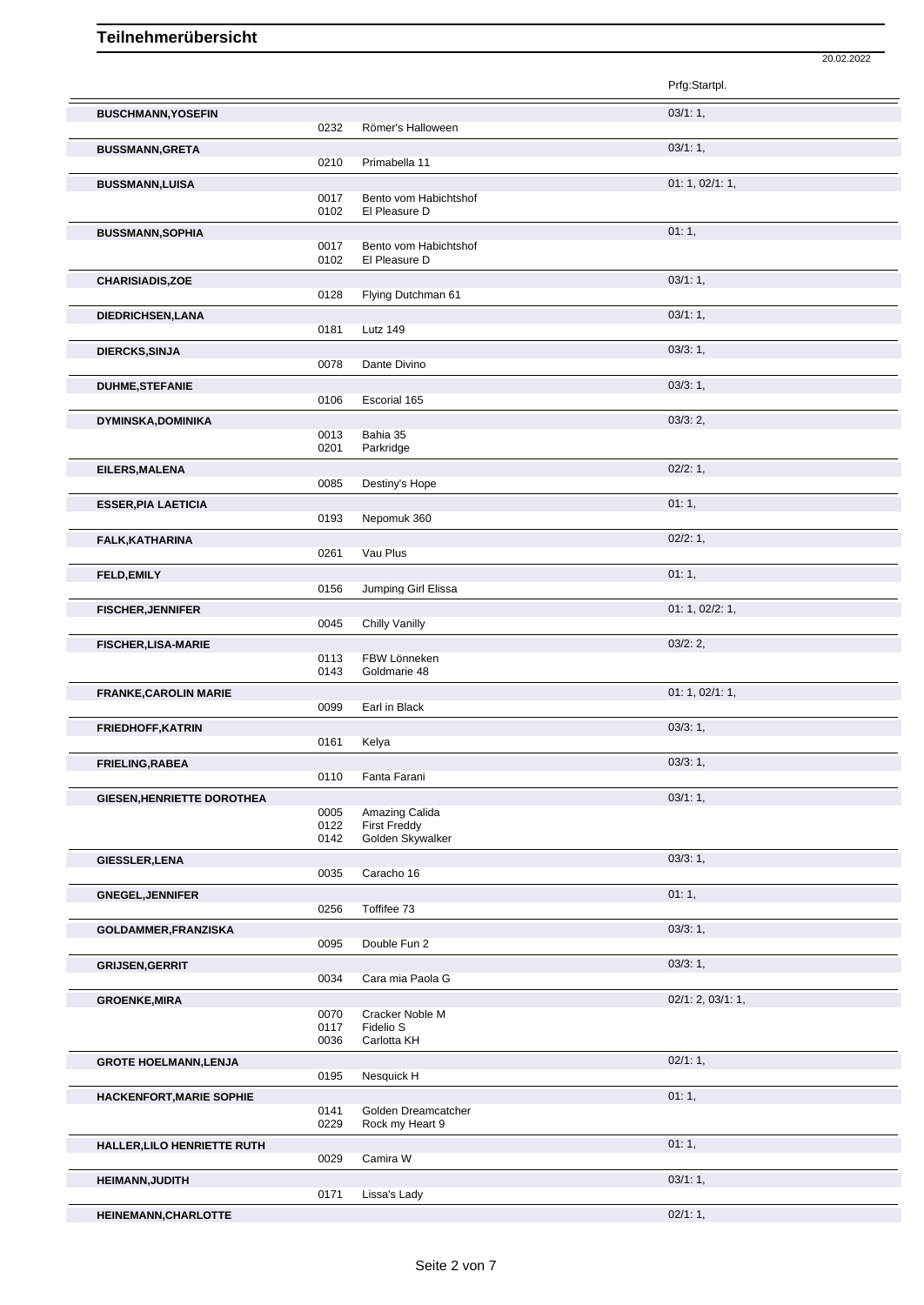20.02.2022

|                              |              |                                | Prfg:Startpl.     |
|------------------------------|--------------|--------------------------------|-------------------|
|                              | 0023         | By my Side 7                   |                   |
| HEITPLATZ, MELINA            |              |                                | 02/1:1,           |
|                              | 0009         | Arika 9                        |                   |
| <b>HEMMELGARN, ANNE</b>      | 0068         | Cornetto 49                    | 02/2: 1,          |
| <b>HENDRICKS,LUISA</b>       |              |                                | 03/1:1,           |
|                              | 0094         | Double Diamond 9               |                   |
| HENGSTENBERG, CARLA JOHANN   |              |                                | 02/1:2,           |
|                              | 0004<br>0162 | Ally Mc Beal 25<br>Kweb        |                   |
| <b>HERRMANN,LENA</b>         |              |                                | 03/3:1,           |
|                              | 0221         | Rangi W                        |                   |
|                              | 0019         | <b>Bibi Holling</b>            |                   |
| <b>HOFFMANN, CHRISTINA</b>   | 0183         | Lynnlane                       | 03/3:1,           |
|                              | 0131         | Franklyn R                     |                   |
| <b>HOFFMANN,LISA-MARIE</b>   |              |                                | 03/2:2            |
|                              | 0003<br>0137 | Alice 411<br>Gentleman Jack 7  |                   |
| HOFFMANN, NEIL               |              |                                | 03/1:2,           |
|                              | 0119         | Finnley R                      |                   |
|                              | 0219<br>0131 | Qula M<br>Franklyn R           |                   |
| <b>HOGE,LEONIE</b>           |              |                                | 02/1:1,           |
|                              | 0180         | Louder than Rock               |                   |
|                              | 0151         | Itzi Bitzy                     |                   |
| HOHENSTEIN, LANA             | 0082         | De Mensinghe's Mondriaan       | 01:1,             |
| <b>ISRAEL,LUDGER</b>         |              |                                | 02/2:2,           |
|                              | 0062         | Conlundese W                   |                   |
|                              | 0038         | Cash's Firework                |                   |
| <b>ITJESHORST, RONJA</b>     | 0194         |                                | 02/1:1,           |
|                              |              | Nero 326                       | 03/1:1,           |
| <b>JELKMANN,FRITZ</b>        | 0072         | Crawoom H                      |                   |
|                              |              |                                |                   |
| <b>KASTNER, SOPHIE LUISE</b> |              |                                | 01: 1, 02/1: 1,   |
|                              | 0101         | Einstein 168                   |                   |
| KELLERMEIER, LAURA           |              |                                | 01: 1, 02/2: 2,   |
|                              | 0202<br>0163 | Pastor Peppi<br>La Crema D'oro |                   |
|                              |              |                                | 03/2:1,           |
| <b>KEMPE, MELISSA</b>        | 0001         | Ach Was 2                      |                   |
|                              | 0002         | Alaska 291                     |                   |
| <b>KLEINE NIESSE, MELINA</b> | 0018         | <b>Betty Barlay</b>            | 03/1:1,           |
|                              |              |                                |                   |
| KLEINE-HEITMEYER, MERLE      | 0198         | Nick 196                       | 03/2:1,           |
| KLEINE-KNETTER, VIKTORIA     |              |                                | 02/2: 1, 03/2: 1, |
|                              | 0129         | Flying Magic 11                |                   |
| KLEINWECHTER, LOU JULINE     |              |                                | 01: 1, 02/1: 1,   |
|                              | 0269         | Wirthsmühle Fawn               |                   |
| <b>KLEINWECHTER, RONJA</b>   | 0138         | Gerry 158                      | 02/1:1,           |
|                              | 0053         | Coco Bella SE                  |                   |
| <b>KLUMPE, JANNE</b>         |              |                                | 02/1:1,           |
|                              | 0152<br>0264 | Jackson 69<br>Vio Grande       |                   |
|                              | 0198         | <b>Nick 196</b>                |                   |
| KOCH, ANNIKA                 |              |                                | 03/2:1,           |
|                              | 0262         | Verdano                        |                   |
| KOEHLER, CHARLOTT            | 0237         | Sambaman K                     | 02/2: 1, 03/3: 1, |
| <b>KOENIG, AMELIE</b>        |              |                                | 03/1:1,           |
|                              | 0007         | Anubis 39                      |                   |
| KOENNING, SARAH              |              |                                | 01: 1, 02/2: 1,   |
| <b>KORTE, JONAS</b>          | 0118         | Filou Dior                     | 03/1:1,           |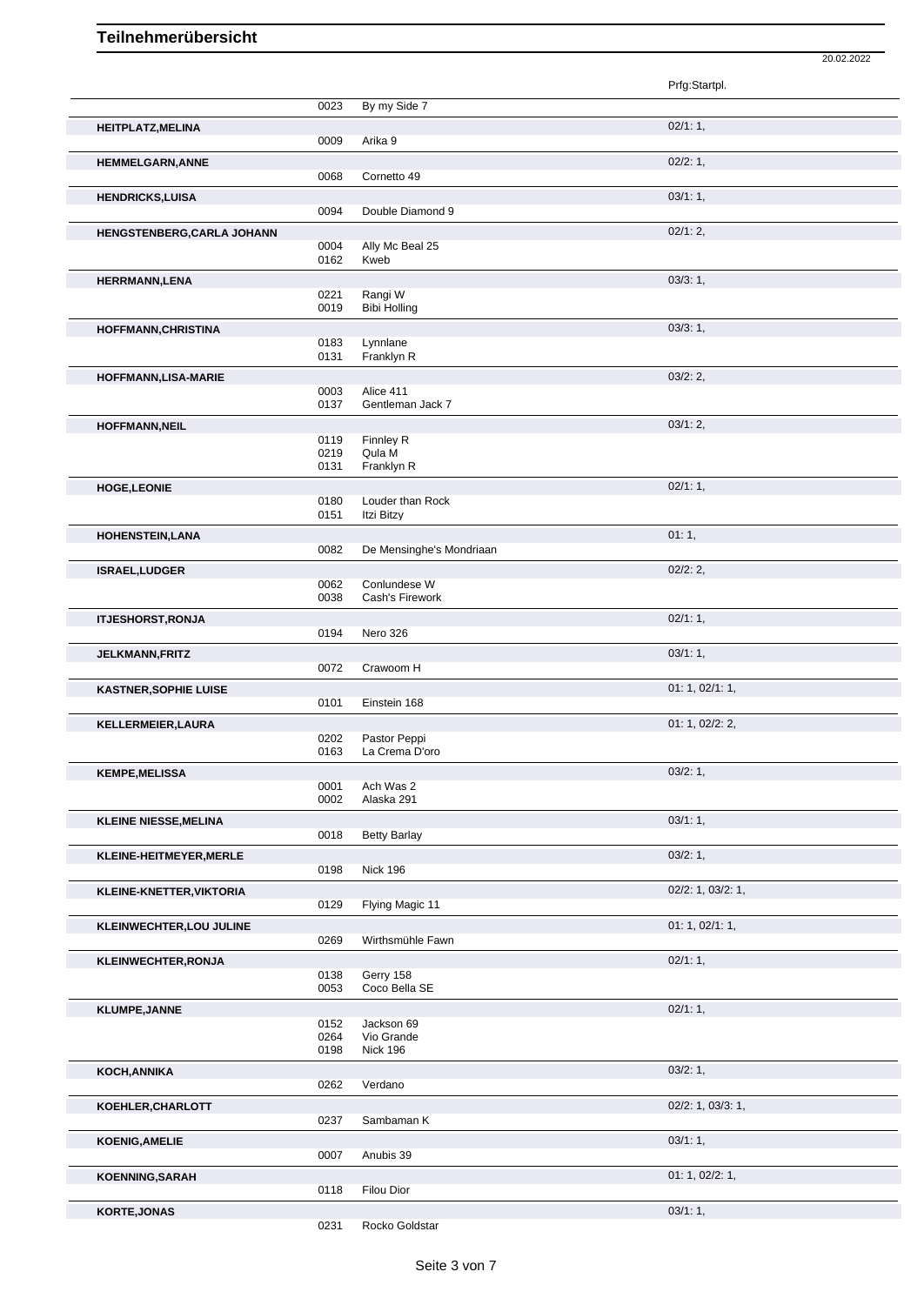|                                |              |                                 | Prfg:Startpl.     |
|--------------------------------|--------------|---------------------------------|-------------------|
| KORTE, SOPHIE                  | 0265         | Violine SW                      | 01:1,             |
| <b>KRETSCHMER, JANINA</b>      | 0089<br>0272 | Djonny Bonjorno<br>Wortgewandt  | 03/3:2,           |
| <b>KRUETZMANN, RIEKE</b>       |              |                                 | 01: 1, 02/2: 1,   |
|                                | 0208<br>0016 | Pitch-black<br>Be my fairy tale |                   |
| KUHLMANN, HELENA               |              |                                 | 02/1:2,           |
|                                | 0270<br>0253 | Wolfskin 4<br>Tamina E          |                   |
| <b>LANGER, MAYLA LYNN</b>      |              |                                 | 03/1:1,           |
|                                | 0008<br>0275 | Appelschnut 3<br>Zino 15        |                   |
| LEUKER, JANKA ELISABETH        | 0236         | Sally 779                       | 02/2:1,           |
|                                | 0011         | Artus the King                  |                   |
| LIZARDO SCHWARZE, MAXIMILIAN   | 0108         | Fabienne 433                    | 02/2:1,           |
| <b>LOEFKEN, ANNA</b>           |              |                                 | 03/1:1,           |
|                                | 0199         | Out of the Blue 3               |                   |
| LUEBBERS, ANNALENA             | 0043         | Cheval Vapeur WE                | 01: 1, 02/1: 1,   |
| <b>LUEKING, EMMA</b>           |              |                                 | 03/1:1,           |
|                                | 0259<br>0178 | Tuvalu<br>Lord Espania          |                   |
| LUSCHER, SOPHIA                |              |                                 | 01:1,             |
|                                | 0243         | Silvi 15                        |                   |
| <b>MENGERINGHAUSEN, MARLEN</b> | 0248         | Soden Carlo                     | 02/2:1,           |
| MENTRUP, KATHARINA             |              |                                 | 02/1:1,           |
|                                | 0165         | Larina 153                      |                   |
| <b>MILLER, DAISY</b>           | 0220         | Racora                          | 02/2: 1,          |
| <b>MOELLER, NORA</b>           |              |                                 | 01: 1, 02/2: 1,   |
|                                | 0200         | Palina 33                       |                   |
| <b>MUDLAFF, THERESA</b>        | 0031         | Candela 48                      | 03/2:1,           |
| <b>MUELLER, JANINA</b>         |              |                                 | 02/2: 1, 03/3: 2, |
|                                | 0208<br>0016 | Pitch-black<br>Be my fairy tale |                   |
| <b>MUELLER, KATHRIN</b>        | 0125         | Fleck 29                        | 02/2: 1,          |
| <b>MUELLER, NICOLAS</b>        |              |                                 | 03/1:1,           |
|                                | 0187         | Mandoble                        | 03/3:1,           |
| <b>MUENCH, HEIKE</b>           | 0026         | Califax Girl                    |                   |
|                                | 0168         | Lemon Thyme xx                  |                   |
| NEUENHOEFER, IDA               | 0258         | Tullibards Drumgola Tom         | 02/1:1,           |
| <b>NEUKIRCH, SASKIA</b>        |              |                                 | 02/2: 1,          |
|                                | 0015<br>0226 | Baily 46<br>Rionero G           |                   |
| NEUMANN, ANAIS                 |              |                                 | 03/2:1,           |
|                                | 0159         | Katatonia MS                    |                   |
| <b>OSSEGE, MANUELA</b>         | 0246         | Sissy Escoria                   | 02/2:1,           |
|                                | 0124         | Flame of magic 4                |                   |
| <b>OSTERHUES, TABEA</b>        | 0112         | Faraway Down                    | 02/2: 1, 03/2: 1, |
| PAPENFUSS, LENJA               |              |                                 | 01:1,             |
|                                | 0189         | Miss Malu 3                     |                   |
|                                |              |                                 |                   |
| PAUTZKE, SASKIA                | 0079         | Darcy T.                        | 02/2: 1,          |

20.02.2022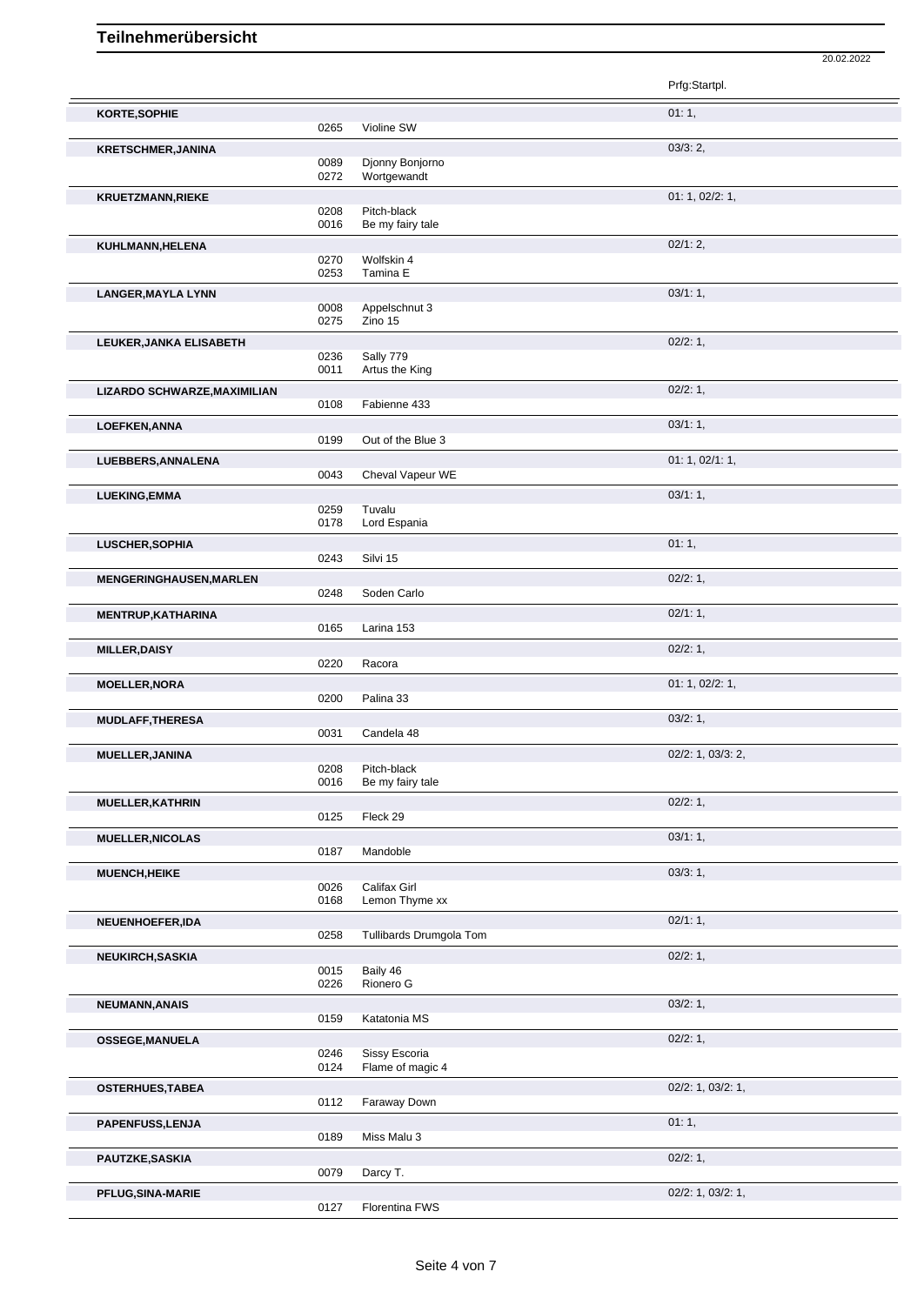|                                 |              |                                        | Prfg:Startpl.     |
|---------------------------------|--------------|----------------------------------------|-------------------|
| POSTELT, SOPHIE                 |              |                                        | 01:1,             |
|                                 | 0257         | <b>Top Nawaro</b>                      |                   |
| PRINZ, CLARA                    |              |                                        | 02/1: 1, 03/1: 1, |
|                                 | 0191         | Mount Pleasant                         |                   |
| QUANTE, ANN-KATHRIN             |              |                                        | 02/2:1,           |
|                                 | 0203         | <b>Paul 575</b>                        |                   |
| RASCHE-PEVELING, JULE           |              |                                        | 01:1,             |
|                                 | 0145<br>0057 | Henne's Ricky<br>Colorado de Luxe      |                   |
|                                 |              |                                        |                   |
| RATH, KATHARINA                 | 0141         | Golden Dreamcatcher                    | 01:1,             |
|                                 |              |                                        | 03/1:2,           |
| <b>REHKAMP, FRIEDRICH BERND</b> | 0065         | Cool Cat 11                            |                   |
|                                 | 0116         | Feuertänzer 3                          |                   |
| <b>REUDINK,LENA</b>             |              |                                        | 03/2:3,           |
|                                 | 0081         | Davidoff 181                           |                   |
|                                 | 0091<br>0052 | Dornröschen 179<br><b>Clover Rebel</b> |                   |
|                                 |              |                                        |                   |
| ROLLE, ANNIKA                   | 0154         | Jezebel 4                              | 03/3:1,           |
|                                 |              |                                        | 03/3:1,           |
| ROSINKE, KATHARINA              | 0033         | Canzone 5                              |                   |
| RUEHLE, ANNIKA                  |              |                                        | 01: 1, 02/1: 1,   |
|                                 | 0205         | Pepsi 123                              |                   |
| <b>SCHAEDLICH, THEA</b>         |              |                                        | 02/1:1,           |
|                                 | 0252         | Sunshine Fred Durst                    |                   |
| <b>SCHAEFERMEIER, LINA</b>      |              |                                        | 02/2:1,           |
|                                 | 0148         | Himalaya 12                            |                   |
| <b>SCHERNECK, ROBERTO</b>       |              |                                        | 03/3:2,           |
|                                 | 0167         | Lavinia H                              |                   |
|                                 | 0071         | Cracks Hera                            |                   |
| <b>SCHLEIF, AMELIE</b>          |              |                                        | 01:1,             |
|                                 | 0140         | Glebedale Cupcake                      |                   |
| <b>SCHLIEPER,LARA</b>           | 0042         | Chester 271                            | 01:1,             |
|                                 |              |                                        |                   |
| <b>SCHLUETTER, IMKE</b>         | 0263         | Via Bella                              | 02/1:1,           |
|                                 |              |                                        | 02/1: 1, 03/1: 1, |
| <b>SCHMEDT,COSIMA NIKE</b>      | 0184         | Ma Lien S                              |                   |
|                                 | 0093         | Double Blue                            |                   |
|                                 | 0107<br>0135 | Estella 101<br>Frieda Gold 31          |                   |
|                                 | 0132         | Fräulein Hedwig                        |                   |
|                                 | 0273         | Zaire 12                               |                   |
| <b>SCHMEDT, HELENA</b>          |              |                                        | 03/1:2,           |
|                                 | 0184         | Ma Lien S                              |                   |
|                                 | 0093<br>0107 | Double Blue<br>Estella 101             |                   |
|                                 | 0135         | Frieda Gold 31                         |                   |
|                                 | 0132         | Fräulein Hedwig                        |                   |
|                                 | 0273         | Zaire 12                               |                   |
| <b>SCHMELING, LEO VON</b>       | 0158         | Karenina 13                            | 03/2:1,           |
|                                 |              |                                        |                   |
| <b>SCHMITZ, CLARA MARIE</b>     | 0204         | Pen-Y-Bryn William                     | 01: 1, 02/1: 1,   |
|                                 |              |                                        | 02/2: 1, 03/3: 1, |
| <b>SCHMITZ, KIRA-SOPHIE</b>     | 0136         | Full of Glory                          |                   |
|                                 | 0115         | Fernando 667                           |                   |
|                                 | 0235         | Royal Scotch 2                         |                   |
| <b>SCHMOOR, ANTONIA</b>         |              |                                        | 02/1:1,           |
|                                 | 0121         | First Choice 43                        |                   |
| <b>SCHRAEDER, JULE</b>          |              |                                        | 03/1:3,           |
|                                 | 0227<br>0083 | Roccanivo<br>Denver 210                |                   |
|                                 | 0048         | <b>Christal Heart</b>                  |                   |
|                                 | 0245         | Sir Lancelot 59                        |                   |
| <b>SCHREINER, ANNA</b>          |              |                                        | 01: 1, 02/2: 1,   |
|                                 | 0044         | Chiakki Z                              |                   |

20.02.2022

**SCHROEDER, DEIKE** 03/3: 1,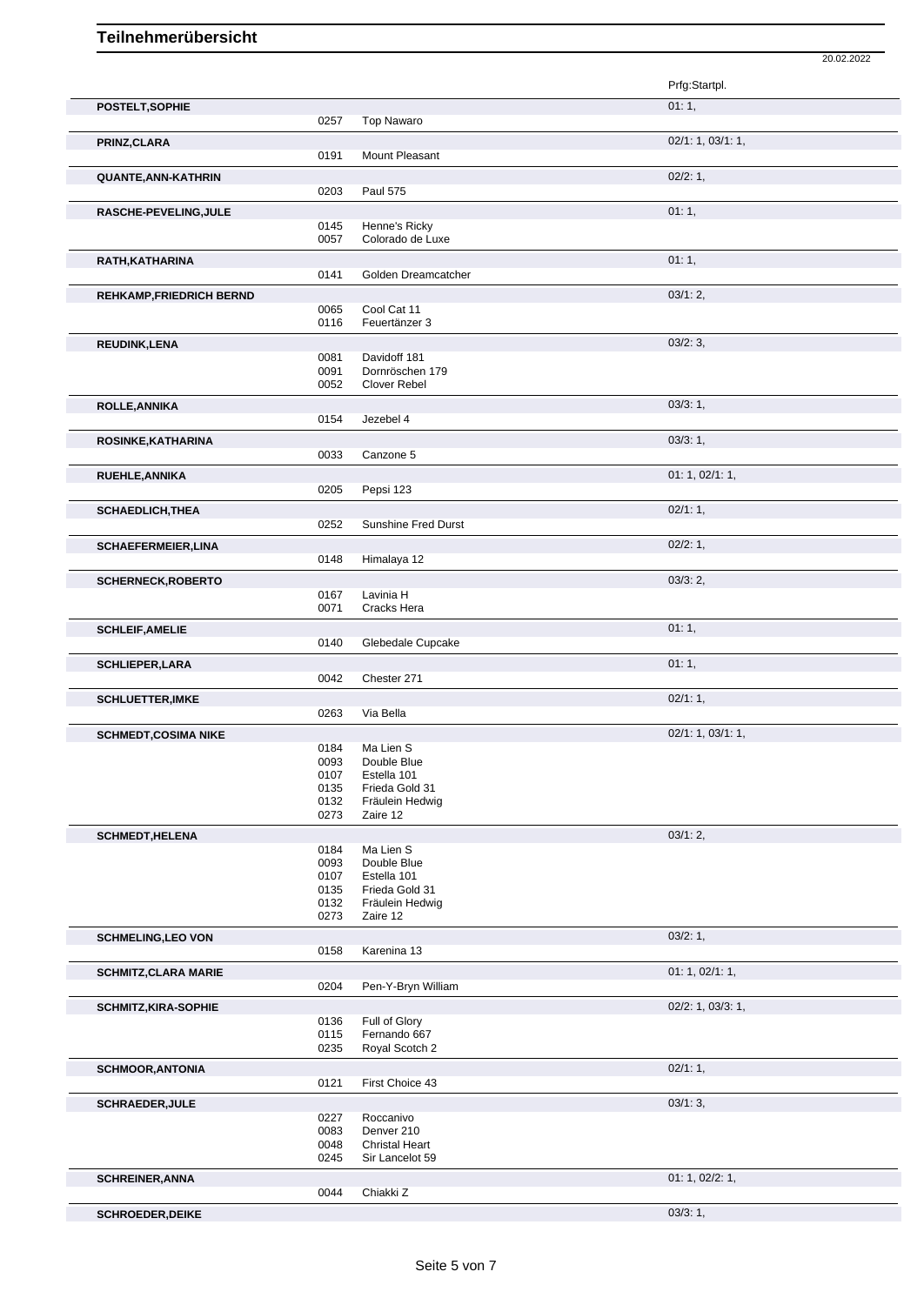Prfg:Startpl. 0218 Quintessenza **SCHROEDER, EMMA** 02/2: 1, 02/38 Samve 02/2: 1, 02/2: 1, 02/2: 1, 02/2: 1, 02/2: 1, 02/2: 1, 02/2: 1, 02/2: 1, 02/2: 1, 02/2: 1, 02/2: 1, 02/2: 1, 02/2: 1, 02/2: 1, 02/2: 1, 02/2: 1, 02/2: 1, 02/2: 1, 02/2: 1, 02/2: 1, 02/ Samye 0212 Quality's Project one 0170 Lerryal **SCHULZE BECKENDORF,SABINE** 03/2: 1, 0217 Quinie 3 0206 Perle 613 **SCHULZE TOPPHOFF,ZOE SOPHIE DEALER SOF SOPHIE** 201: 1, 201: 1, 201: 1, 201: 1, 201: 1, 201: 1, 201: 1, 201: 1, 201: 1, 201: 1, 201: 1, 201: 1, 201: 1, 201: 1, 201: 1, 201: 1, 201: 1, 201: 1, 201: 1, 201: 1, 201: 2, 2, 2 0047 Chiquita San **SCHULZE ZUMKLEY,JOHANNA 01: 1, 02/1: 2,** 0177 Looping 71<br>0254 Tamiro 28 Tamiro 28 **SCHULZE ZUMKLEY,LISA** 01: 1, 01: 1, 01: 1, 01: 1, 01: 1, 01: 1, 01: 1, 01: 1, 01: 1, 01: 1, 01: 1, 01: 1, 01: 1, 00ping 71 0177 Looping 71<br>0075 Dagalier Dagalier **SCHULZE-WEXT,LYNN** 0215 Quick Step 92 03/1: 1, Quick Step 92 **SCHUSTER,CAROLIN** 03/3: 1, **SOMMER,SILKE** 02/2: 1, 0144 Heavens Light 2<br>0175 Locomotion 16 Locomotion 16 **SPRENGER, HANNAH** 02/2: 2, 03/2: 1,<br>0166 Lasse 82 0166 Lasse 82<br>0160 Kelani Alo 0160 Kelani Aloha<br>0176 Lola Ramona Lola Ramona **STARK, MARTHA MARIA** 03/1: 2, 03/1: 2, 03/1: 2, 03/1: 2, 03/1: 2, 03/1: 2, 03/1: 2, 03/1: 2, 03/1: 2, 03/1: 2, 03/1: 2, 03/1: 2, 05/22 Bünteeichen Montana 0022 Bünteeichen Montana<br>0247 Smokey Pete ZG Smokey Pete ZG **STEFFENS,NORA** 02/2: 1,<br>
02/2: 1,<br>
0098 Duke J Duke J **STREYL,FINJA** 01: 1, 0020 Bonnygirl 02: 1, 0021 1, 0021 1, 0021 1, 0021 1, 0021 1, 0021 1, 0021 1, 0021 1, 0021 1, 0021 1, 0021 1, 0021 1, 0021 1, 0021 1, 0021 1, 0021 1, 0021 1, 0021 1, 0021 1, 0021 1, 0021 1, 0021 1, 00 Bonnygirl 0185 Mac 53 **STREYL,JANNE** 01: 1, 0020 Bonnygirl 0185 Mac 53 0134 Frieda 259 **SUNTRUP,THOMAS** 03/3: 1, 0213 Quandor P **SUTTORP,PAUL** 02/1: 2, 0080 Daryus 2<br>0225 Remy Ma 0225 Remy Mateng<br>0096 Dragonero 5 Dragonero 5 **TELGMANN,FRANCIS** 03/3: 1, 03/3: 1, 03/3: 1, 03/3: 1, 03/4: 1, 03/4: 1, 03/4: 1, 03/4: 1, 03/4: 1, 03/4: 1, 03/4: 1, 03/4: 1, 03/4: 1, 03/4: 1, 03/4: 1, 03/4: 1, 03/4: 1, 03/4: 1, 03/4: 1, 03/4: 1, 03/4: 1, 03/4: 1, 03/4: Dijamilo **THIEMANN, LEA** 03/1: 1, 03/1: 1, 03/1: 1, 03/1: 1, 03/1: 1, 03/1: 1, 03/1: 1, 03/1: 1, 03/1: 1, 03/1: 1, 03/1: 1, 03/1: 1, 03/1: 1, 03/1: 1, 03/1: 1, 03/1: 1, 03/1: 1, 0014 Bailey D **THOMASMEYER, ANNA KATHARINA** 0139 Giselle 87 Giselle 87 Contract 202/1: 2, 0139 Giselle 87<br>0223 Relais 2 Relais 2 **TIEMANN,VANESSA** 02/2: 1, 0021 Brahma-Royal **TRENTMANN,EVA** 03/3: 1, 0030 Campari Red 3 **VEHRING,LEONIE LENI** 03/1: 1, 0149 Hulapalu 22 **VELKEN,THERESA** 01: 1, 0222 Rejoice 4 Rejoice 4 **VOELKE,GRETHA SWANTJE** 0087 Diago B 03/2: 1, Diago B **VOELKE,LINA GESA** 03/2: 1,<br>
03/2: 1,<br>
0169 Leoni B Leoni B **WAGNER,JELENA** 02/2: 1, 0216 Quickstep 25 **WASMUS,CARLOTTA** 02/1: 1,

20.02.2022

0056 Colinus